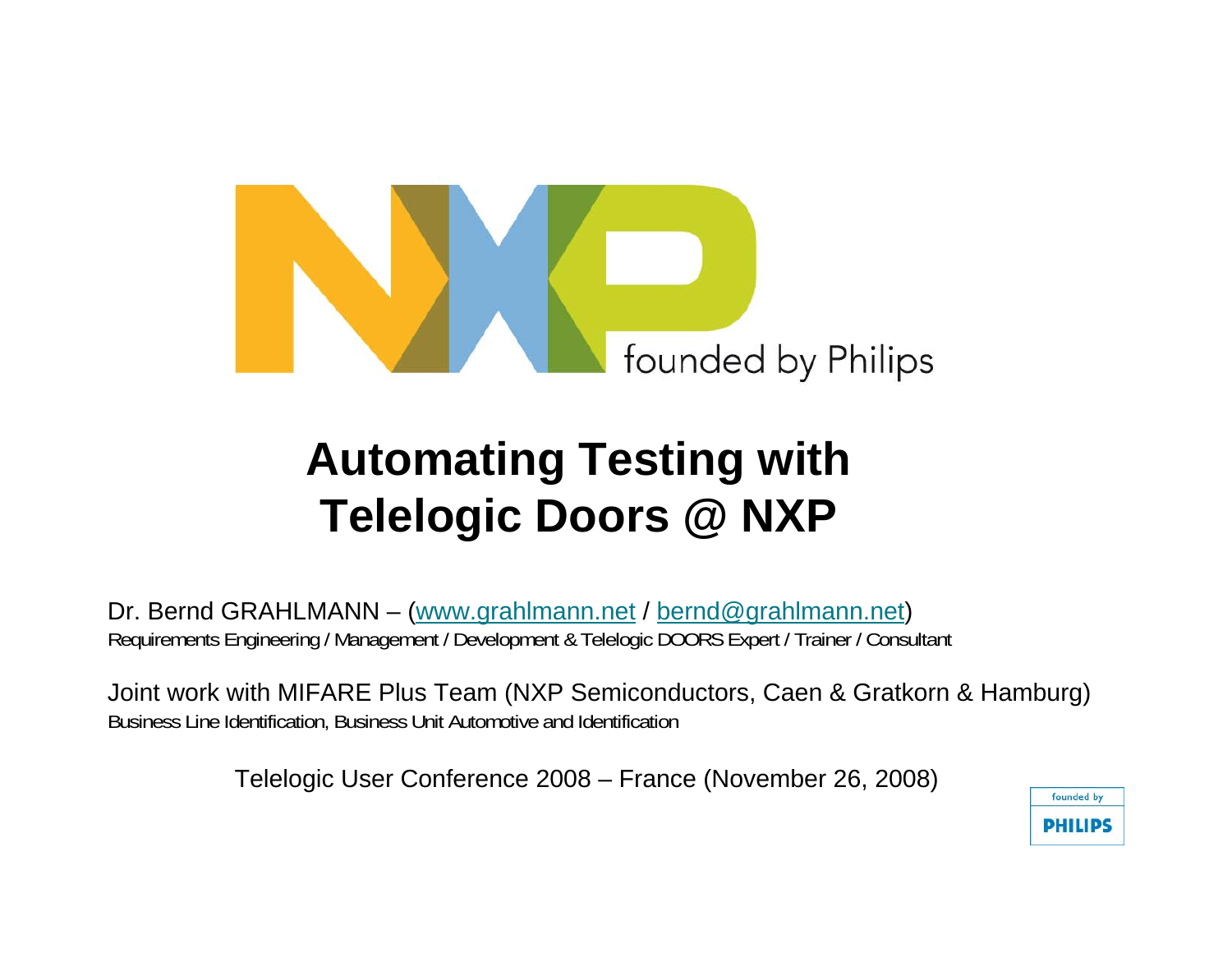### **Abstract:**

This presentation gives an overview of the introduction of DOORS in the business line 'Identification' at NXP. Important aspects of the main choices (such as scope diagrams for system decomposition, traceability schemas, a scope based and re-use driven DOORS database structure, the usage of requirements management cockpits and sophisticated DOORS module templates) are explained.

An approach which automates system testing within the flagship project (the 'MIFARE Plus' proximity smart card system) is presented in more detail. Engineers enter test procedures for test cases in pseudo code in a DOORS attribute within a test specification module; a DXL attribute automatically generates (skeletons of) test benches in C#; when run those test benches produce test results in such a form that they can be 'imported' easily in DOORS; a powerful visualization of the traceability allows (among others) a sophisticated analysis of the test results from the requirements.

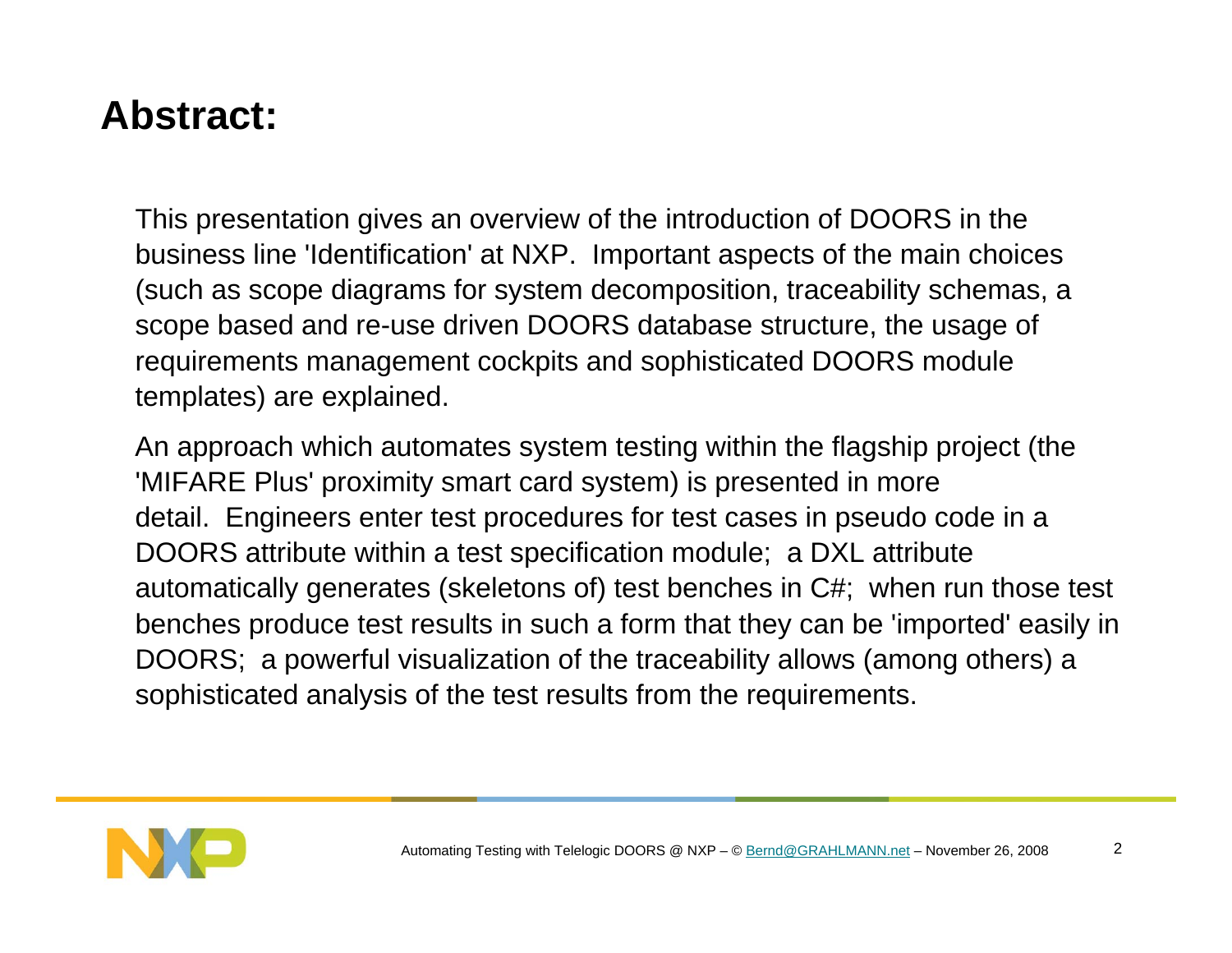# **Agenda**

- NXP Semiconductors, Business Line Identification, MIFARE Plus Project
- Aspects of the main choices of the DOORS implementation:
	- scope diagrams for system decomposition
	- traceability schemas
	- scope based and re-use driven DOORS database structure
	- usage of requirements management cockpits
	- sophisticated DOORS module templates
	- RM & DOORS architects dedicated to NXP projects
- ▶ Automating system level testing in MIFARE Plus:
	- Problem
	- Test Cases in DOORS with 'pseudo code' for test procedures
	- DXL attribute generating (skeletons for) C# test benches
	- Test benches runs resulting in 'importable' CSV files
	- Additional option to feed back test bench updates into DOORS
- ▶ Summary
- ▶ Questions / Discussion

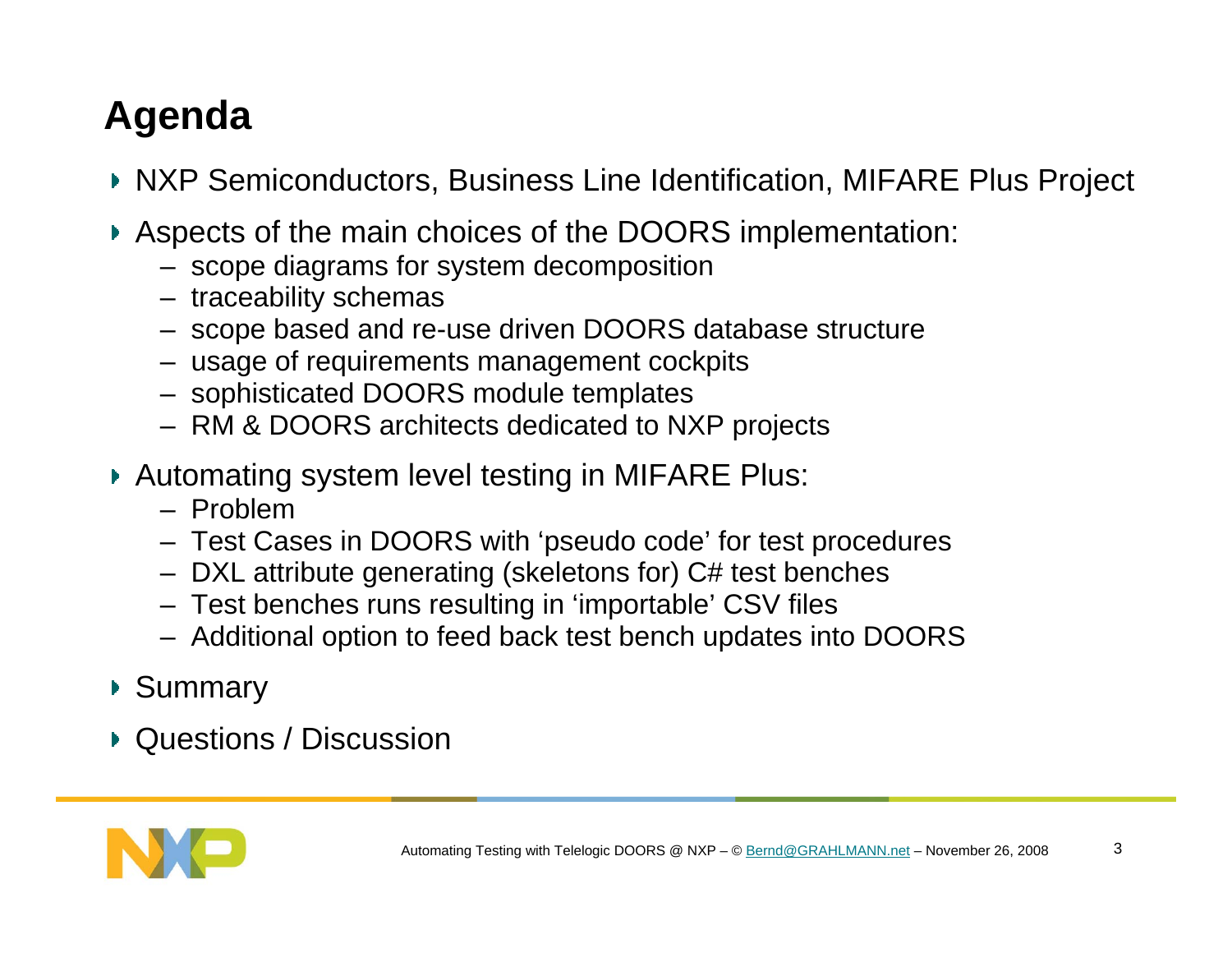# **NXP Semiconductors**

- Established in 2006 (formerly a division of Philips)
- ▶ Builds on a heritage of 50+ years of experience in semiconductors
- ▶ Headquarters: Eindhoven, the Netherlands
- **Provides engineers and designers with** semiconductors, system solutions and software that deliver better sensory experiences
- Net sales of \$6.32 billion in 2007  $*$ )
- ▶ Key focus areas:
	- Home
	- Automotive & Identification
	- Multimarket Semiconductors
- ▶ Owner of NXP Software: a fully independent software solutions company

\*) These figures include the Mobile & Personal business which is largely part of the ST-NXP Wireless JV since August 2, 2008





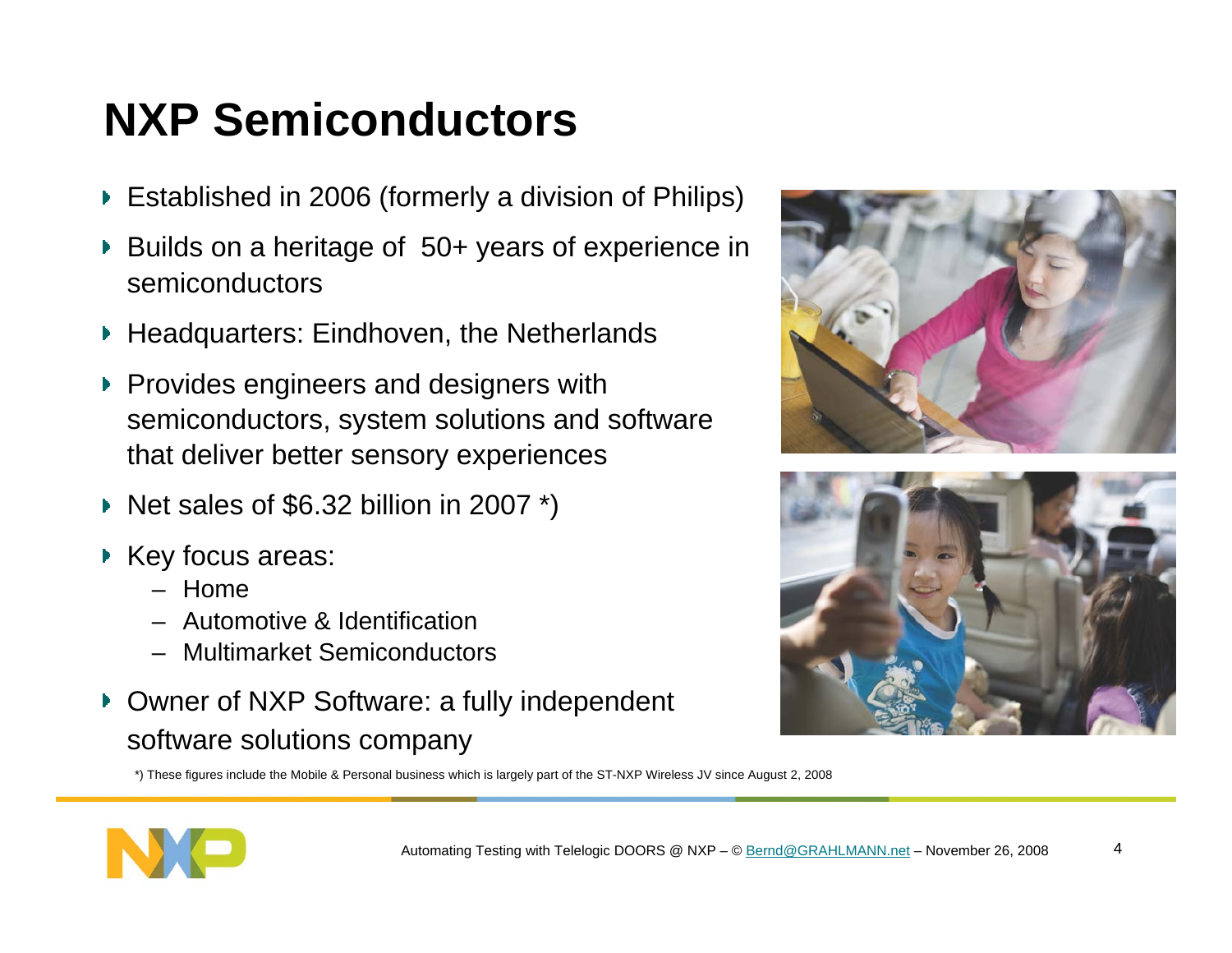# **Identification**

Lead in focus areas

- #1 in **RFID tagging** solutions
	- Supplying >50% of HF tagging market
	- Breakthrough in UHF Cost effectiveness
- #1 in **eGovernment** solutions
	- Supplying 80% of ePassports projects worldwide
- #1 in contactless **banking** solutions
	- Supplied > 500 million banking cards in 35 countries
- #1 in **NFC** solutions
	- Creator of NFC technology together with Sony
	- NXP products used in about 150 NFC trials worldwide
- #1 in **Public transportation** 
	- MIFARE is used in >70% transport infrastructure



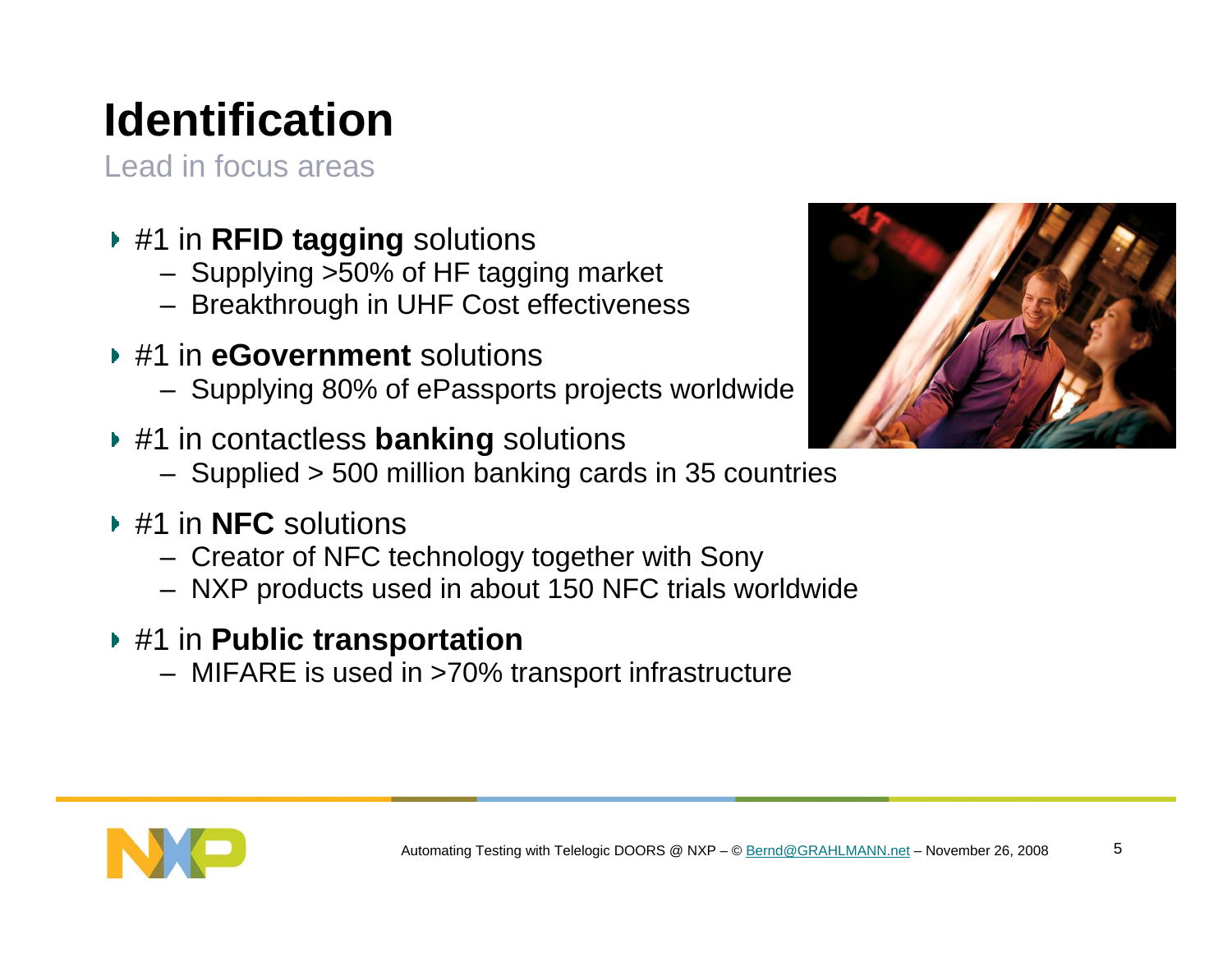# **MIFARE Plus**

| <b>Products</b>                    | <b>Mainstream contactless smartcard IC</b>                                                                                         |  |  |  |
|------------------------------------|------------------------------------------------------------------------------------------------------------------------------------|--|--|--|
| <b>End User</b>                    | <b>Citizens (Consumers, public servants &amp; employees)</b>                                                                       |  |  |  |
| <b>Supply</b><br><b>Chain</b>      | <b>Card and Reader Makers; Solution Developers; and</b><br><b>End User Solution Providers</b>                                      |  |  |  |
| <b>Application</b><br><b>Needs</b> | increased security with fast and easy solution development                                                                         |  |  |  |
| <b>Values</b>                      | <b>seamless upgrade</b> to existing infrastructure and end user services<br>with <b>low cost upgrade</b> procedures                |  |  |  |
| <b>Alternatives</b>                | <b>CPU based smartcard ICs</b>                                                                                                     |  |  |  |
| <b>Firsts</b>                      | (1) first advanced encryption standard [AES] (2) first relay attack<br>detection and (3) first system level Common Criteria EAL 4+ |  |  |  |
| <b>Proof</b><br><b>Points</b>      | <b>pre-issuance</b> of cards <b>prior</b> to infrastructure upgrade<br>migration demonstrations at Cartes 2008                     |  |  |  |
| <b>Support</b>                     | <b>NXP MIFARE Classic Migration Team</b>                                                                                           |  |  |  |

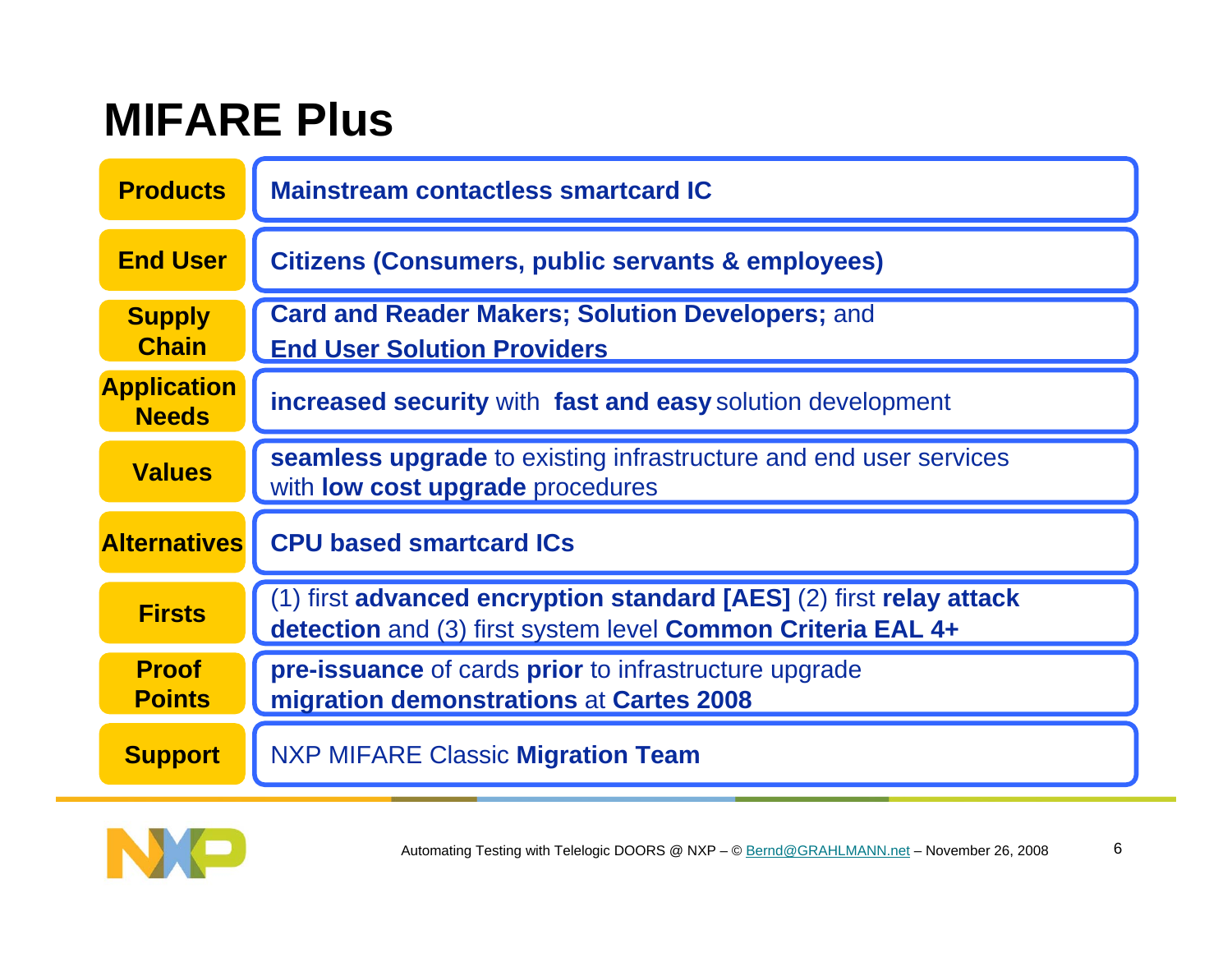# **Goal of RM&DOORS improvement @ NXP (BL-ID)**

The goal of the RM&DOORS improvement has been **NOT just** to have a solution to **document requirements** !!!

NXP needed an efficient solution to:

- Handle **re-use** on all levels (stopping copying specs over and over) Þ.
- Establish **traceability** between top-level features, top-level customer Þ. requirements, top-level system requirements, low-level component requirements, architecture elements and test results;
- Ensure that components (including IPs) do what is needed on the next higher Þ. level
- **Track/analyze/ensure status** for:
	- satisfaction
	- –qualification
	- realization and
	- testing
- **Review** requirements, architecture and test specifications  $\blacktriangleright$

…

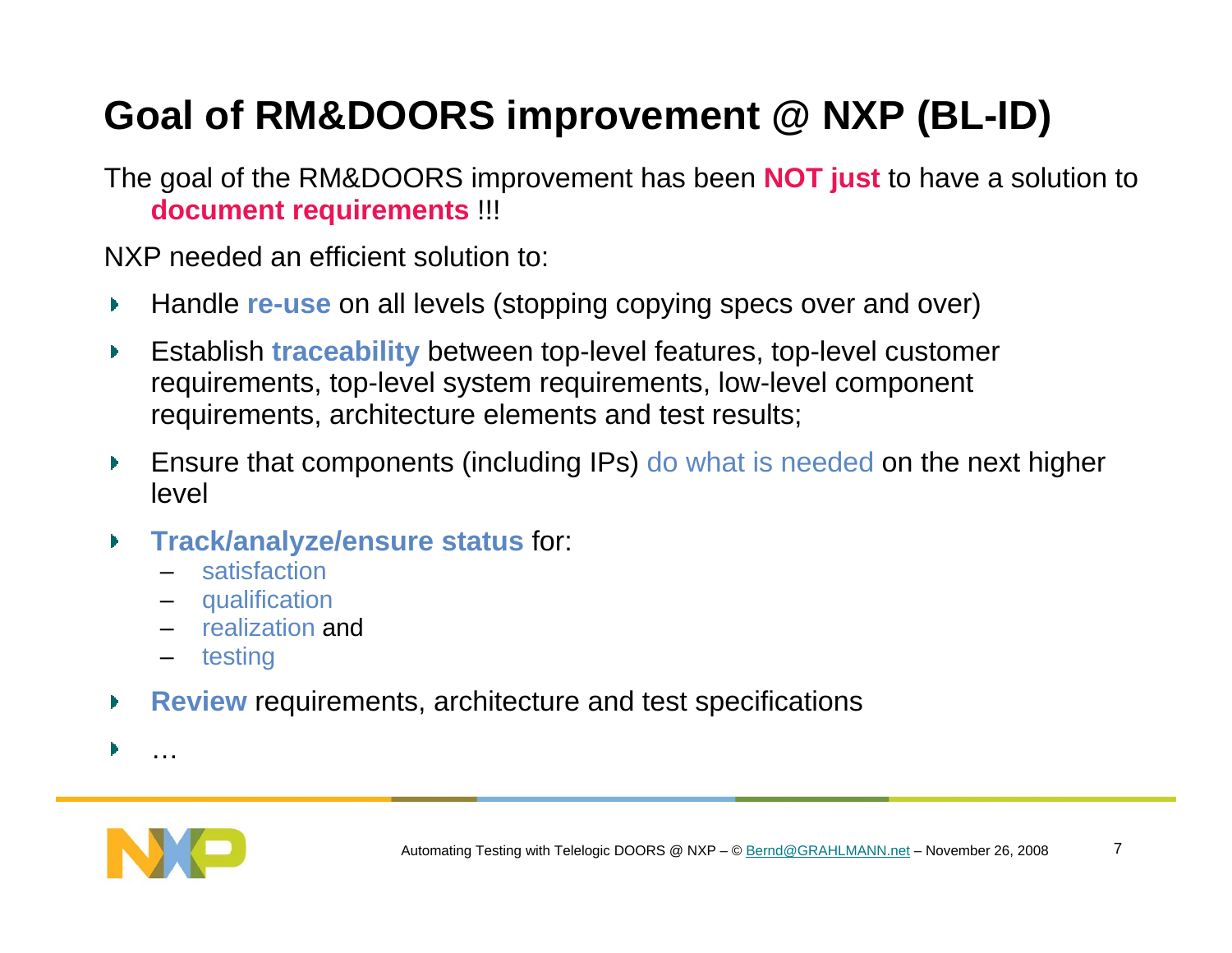## **Scope Diagrams for System Decomposition**

- The decomposition of a system into subsystems, components, … (called scopes) can be shown in a scope diagram.
- $\triangleright$  A box in the scope diagram means that there are requirements for this scope (as a black box) [but not necessarily that there will be a DOORS module with them]
- The scope diagram helps to come up with the traceability schema for a project.
- Scope diagrams should be **in synch** with architecture, work packages, configuration items, … => helping architects, project managers, configuration managers, …



**Subsys#X**

**Sys#B**

**Subsys#Y**

**Subsys#Z Comp#m**

**Sys#A**

**Comp#o**

**Comp#n**

20081119© bernd@grahlmann.net

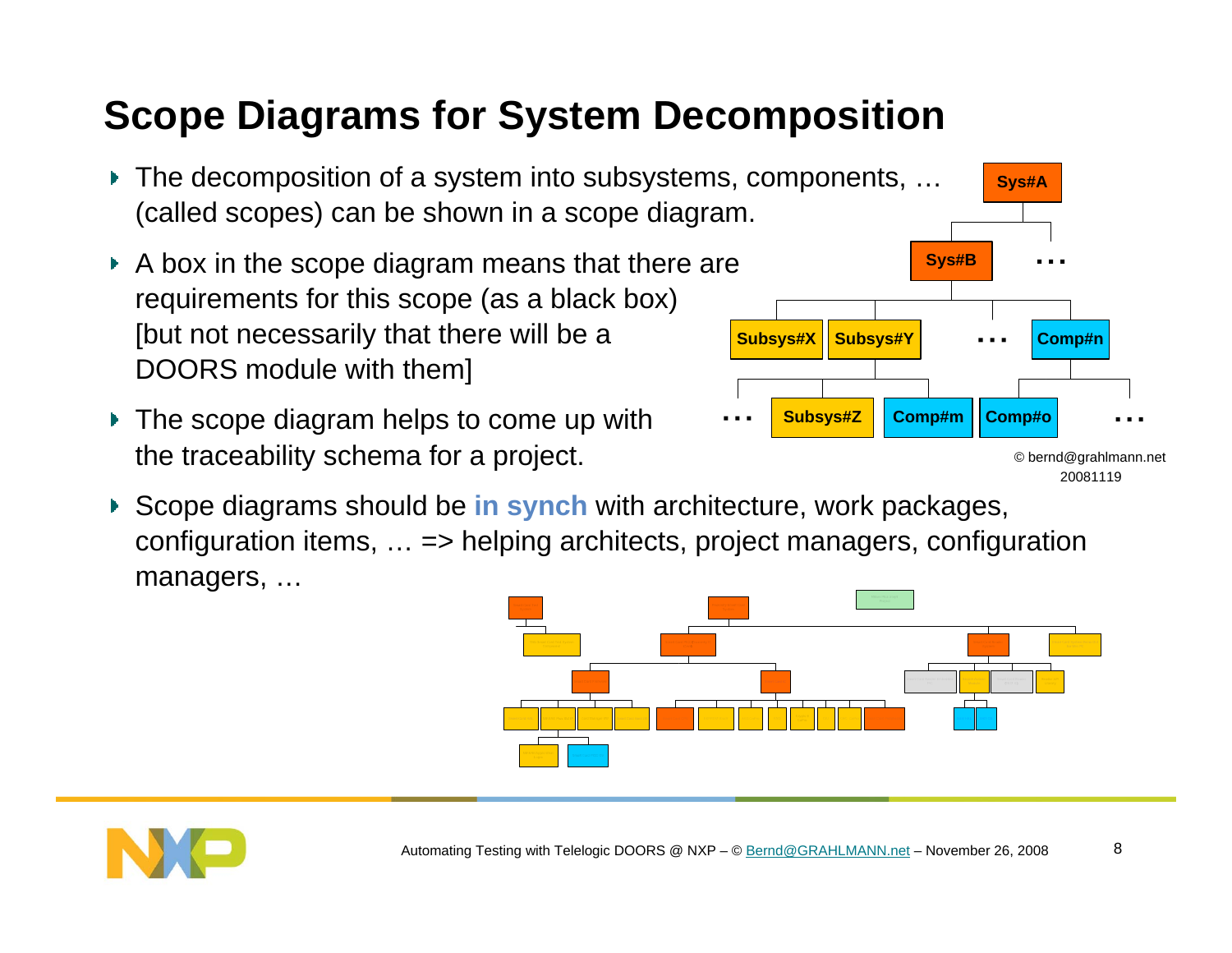### **Traceability schema**

- The traceability schema for a project:
	- shows all specifications (i.e. DOORS modules) with their traceability
	- is derived from scope diagram using / applying a pattern
	- complexity, maturity, … influence decision whether or not there will be, e.g., a DOORS module for a requirements specification for a certain component





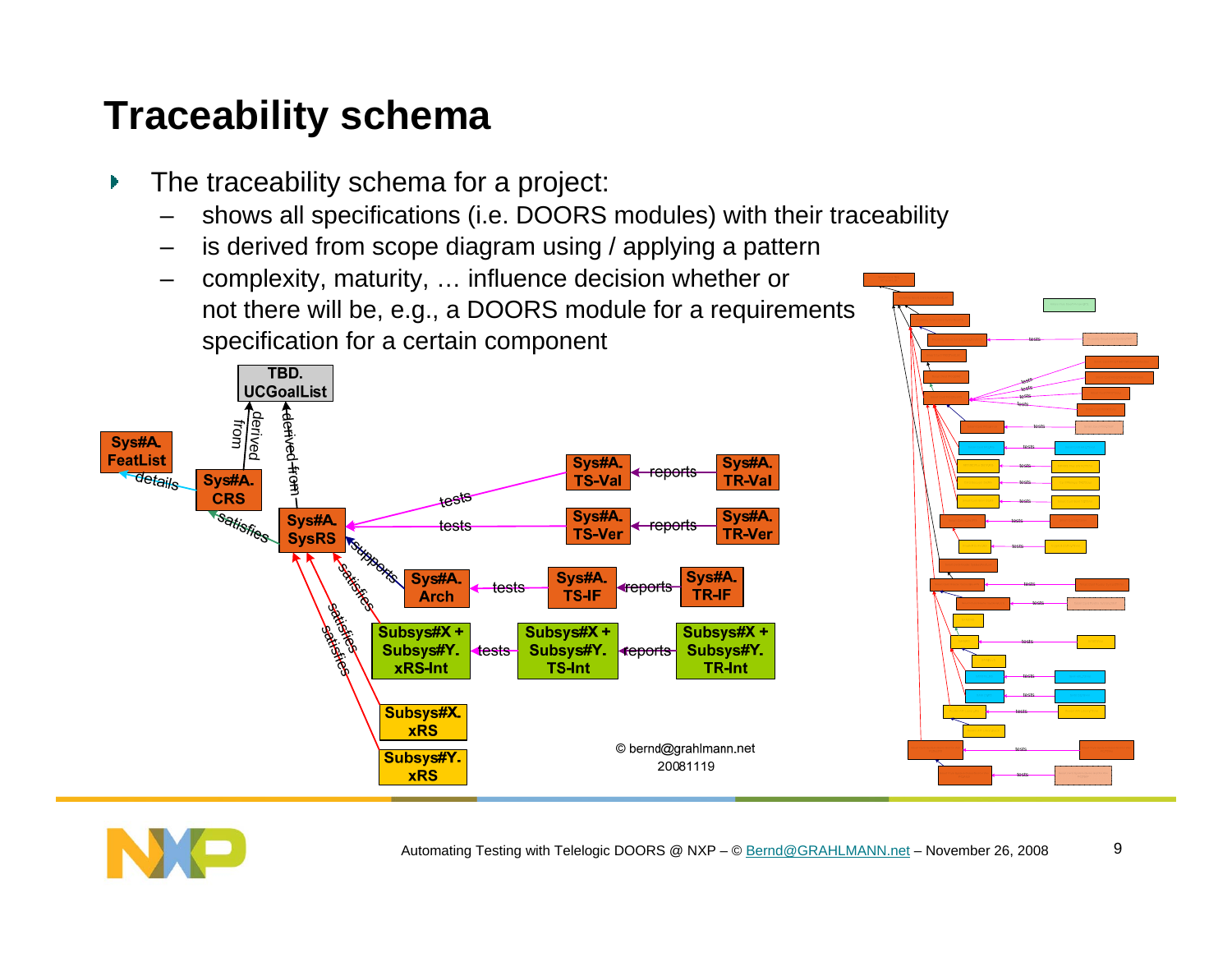## **Scope based and Re-use driven DOORS Database Structure**

- Problem:  $\blacktriangleright$ 
	- – Plenty of different systems, subsystems, components, … (i.e. scopes) are built
	- – A scope (e.g., a certain component) can be used in multiple NXP projects / products
	- – For each scope there can be requirements, test, architecture, … specifications (i.e. DOORS modules).
	- –DOORS does not offer 'symbolic links'  $\odot$
- Solution:  $\blacktriangleright$ 
	- – (Not project centric, but) scope based (i.e., One DOORS project per scope – even if, e.g., a component is used in multiple NXP projects)
	- – E.g., all specifications for all 'Smart Card Boot OS' are under 'Projects->Software->Operating Systems->Smart Card Boot OS'
	- –Minimizes duplications, redundancy, …



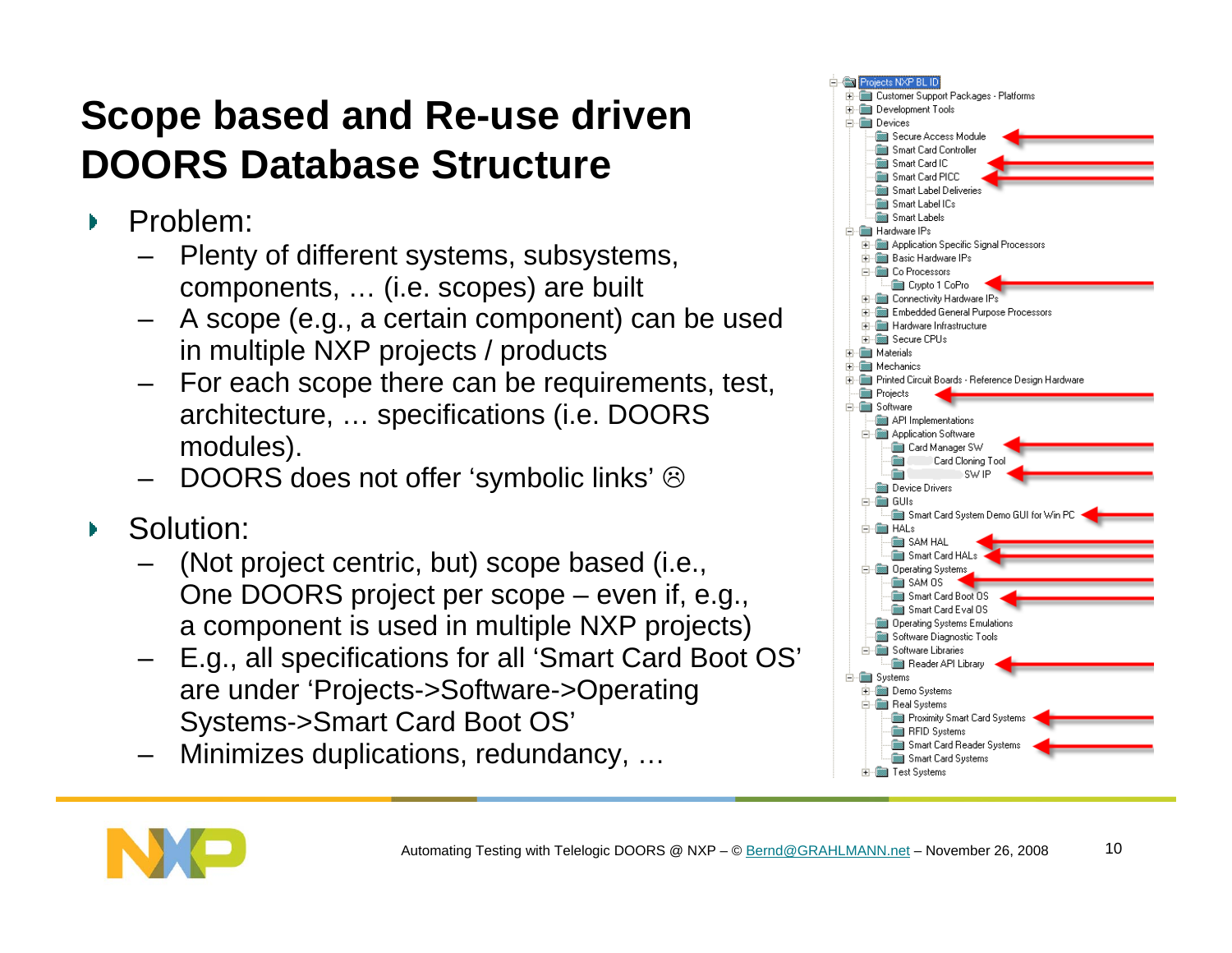## **Usage of Requirements Management Cockpits**

- One Requirements Management Cockpit per NXP project / product:  $\blacktriangleright$ 
	- –Being Requirements Management Plan
	- Showing Scope Diagram (i.e. System Decomposition)
	- Showing Traceability Schema
	- Showing DOORS DB structure indicating corresponding DOORS projects
	- –Listing all systems, subsystems, components (i.e. scopes)
	- (For each scope) Listing all requirements, test, architecture, … specifications (i.e. DOORS modules):
		- • Giving name, responsible(s), status, TBDs, priorities, maturity levels needed at gates, traceability information (via DOORS links), …
		- •Allowing to open module via DOORS external links
		- $\bullet$ Ready to accommodate automatically generated metrics, …

| DXL Imapct 1 Step                                                                | Type: | Single DiRaNa 2.Requirements Management C Responsible Comments |                       |                                             | Priority          |     | For S-Gate   Maturity need@S   Actual Maturity  |      |
|----------------------------------------------------------------------------------|-------|----------------------------------------------------------------|-----------------------|---------------------------------------------|-------------------|-----|-------------------------------------------------|------|
| $\leq 1$ RMC ockpit $(\textit{Spec})$<br>$SDiRaNa2.POvw-67$ :<br>Car Radio Audio | Spec  | Car Radio Audio Processing Device SysRS                        | <b>External Links</b> | /Projects NXP-HH/Single DiRaNa 2.RM Cockpit | ${\rm \, Must}$ . | Yes | High<br>Car Radio Audio Processing Device.SysRS | High |
| Processing Device FeatList                                                       |       |                                                                |                       | ---<br>$-4.4533$                            |                   |     |                                                 |      |

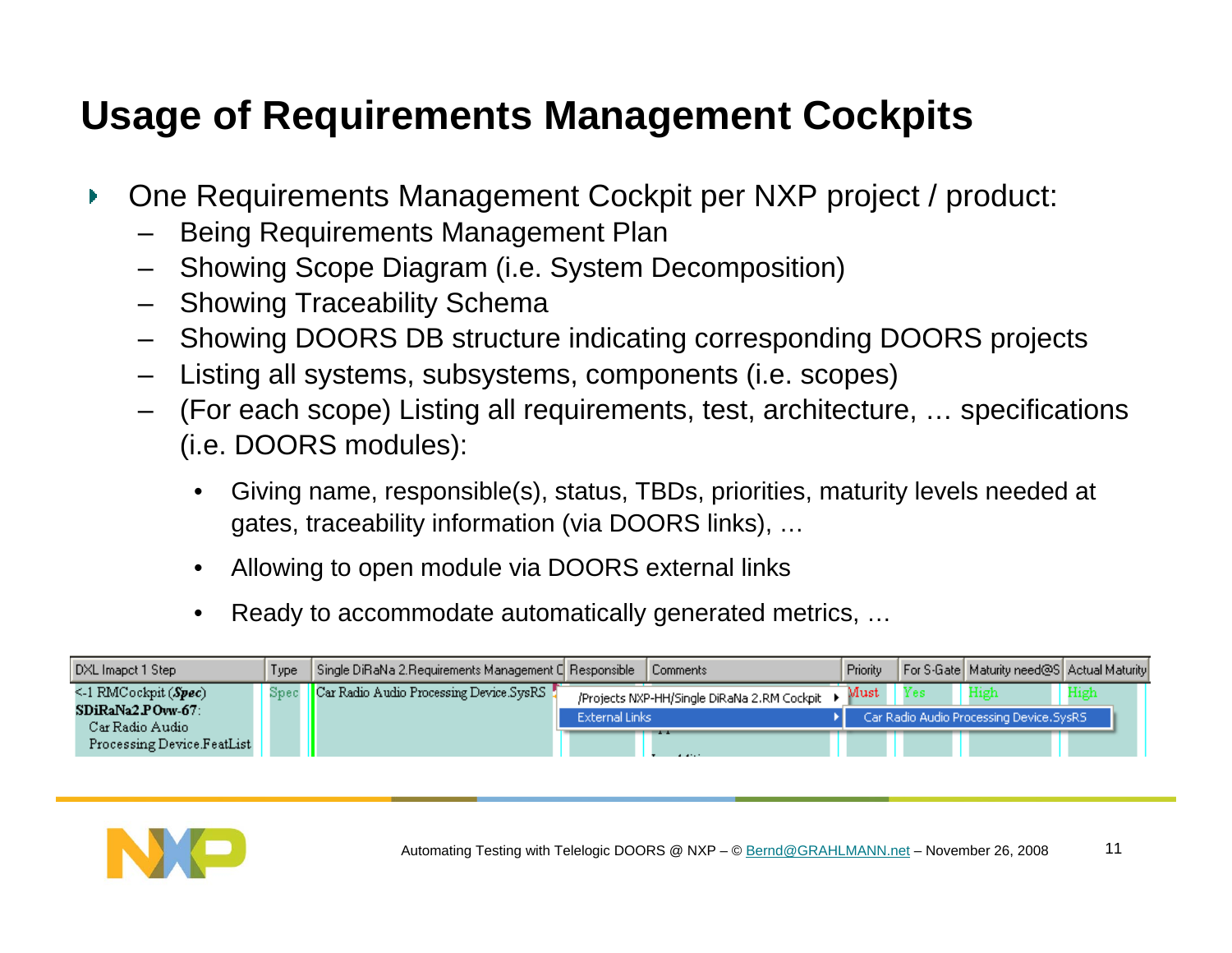## **Sophisticated DOORS Module Templates**

- Attributes 'Workforce' to come up with 'standard' set of attributes (incl.  $\blacktriangleright$ types, usage information, …) for the different types of specifications.
- DOORS module templates contain: Þ.
	- –Module level attribute documenting the template, its attributes, views, …
	- Attributes and types
	- –Module level attributes driving print-out (e.g. via WEXP or DocExpress)
	- Views for the main tasks (showing each time the 'relevant' attributes)
	- –DXL attributes automatically visualizing traceability (1-step or all steps –

optionally filtered on opened and currently displayed objects) in a sophisticated and powerful way (automatically showing the relevant attributes in a 'nicely' formatted way)

| MFP shall enter     | <-1 TS ( <i>Test Case</i> ) SCPICC-L1.TS [Proposed] |
|---------------------|-----------------------------------------------------|
| state 'i            | Try out to send with KEY after activation           |
|                     | Variants to be tested = $ V:$ all]                  |
| after a successfull | <b>MFP:</b> Applies = $X$ ?                         |
|                     | <-2 TR ( <i>Test Case</i> ) SCPICC-L1.TR#20080      |
| Authentication.     | Try out to send. With KEY after activation          |
|                     | Result = <b>Passed</b> [MFP:Version1]               |
|                     | <-1 TS ( <i>Test Case</i> ) SCPICC-L1.TS [Proposed] |
|                     | Try out to send with KEY after activation           |
|                     | Variants to be tested = $ V:$ all                   |
|                     | <b>MFP:</b> Applies = $X$ ?                         |
|                     | <-2 TR ( <i>Test Case</i> ) SCPICC-L1.TR#2008       |
|                     | Try out to send with KEY after activation           |
|                     | Result = Failed [MFP:Version1]                      |
|                     | Anomalies: Anomalies<br>42                          |

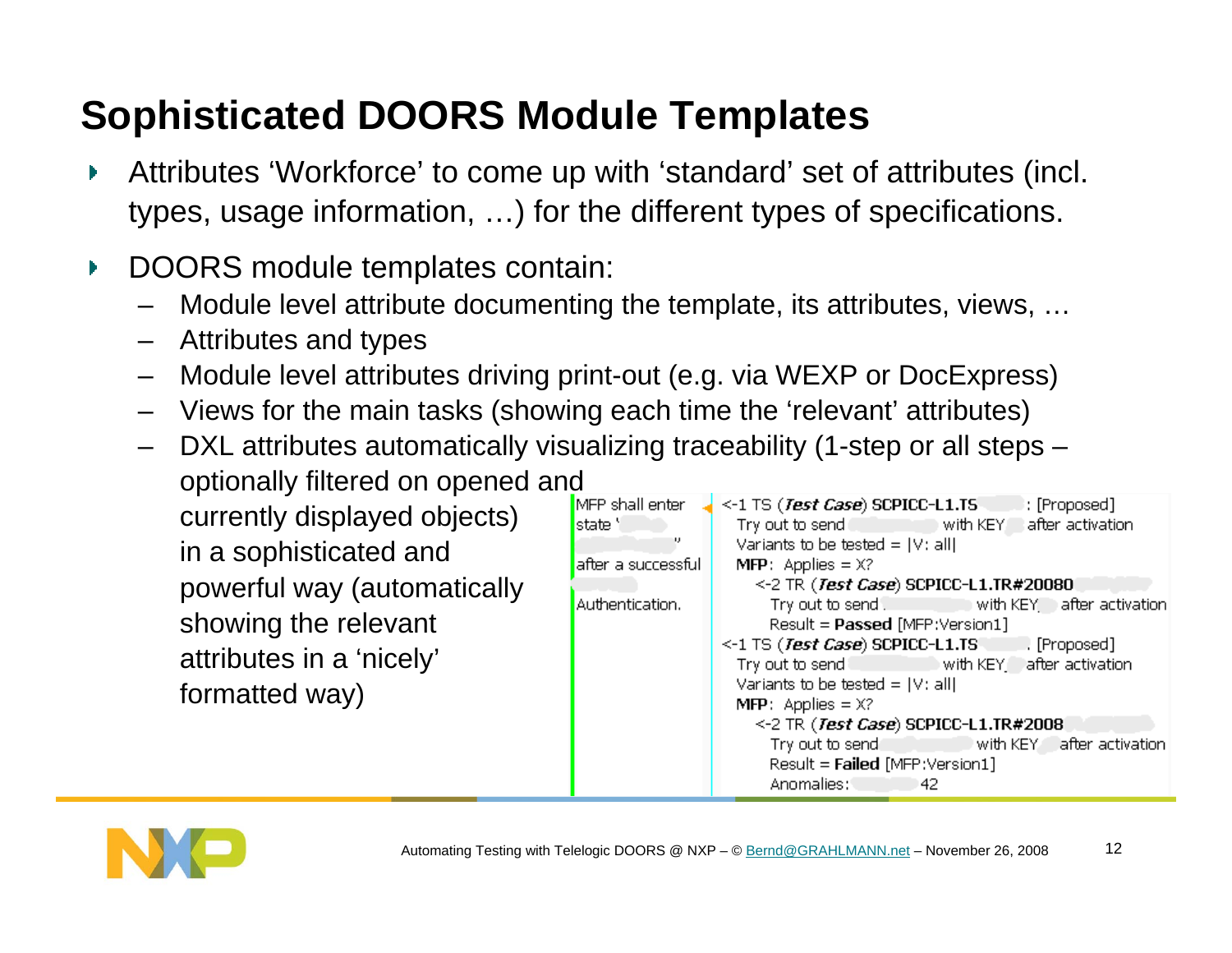## **RM & DOORS architects dedicated to NXP projects**

- 1. Technical Infrastructure Support
- 2. Project (Office) / Process Owner
- 3. RM&DOORS Architect (for set-up, coaching, checks, metrics, expert parts, ...)



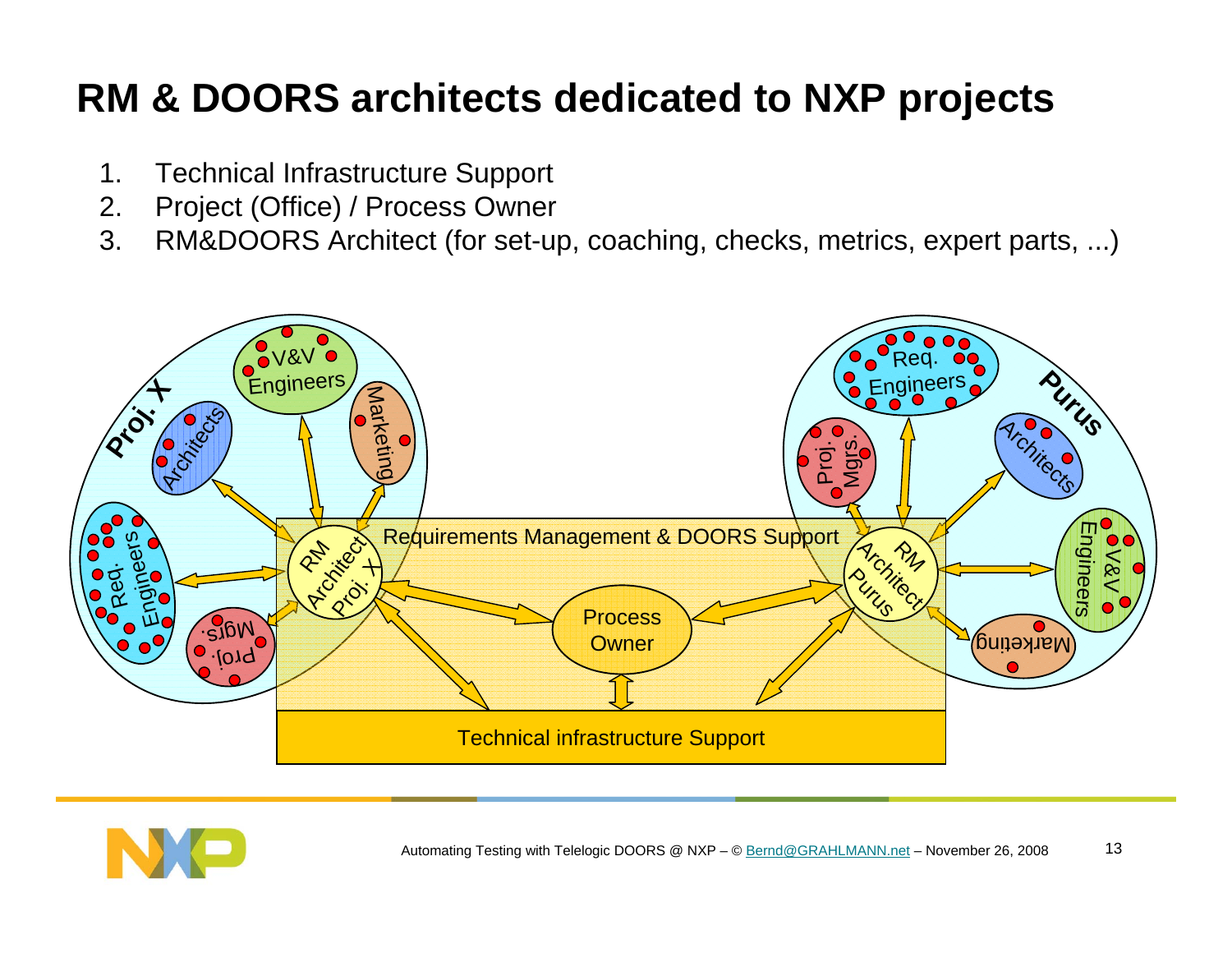#### **Problem - Automating system level testing in MIFARE Plus**

- On system level, rigorous extensive testing (> 4000 test cases) is necessary to ensure correct 'functioning' of the Smart Card PICC (in particular, wrt. Security);
- Traceability is needed from test results via test cases in test specification(s) to requirements (in DOORS);
- Powerful analysis & metrics (verification coverage, …) is a must;
- In test specifications you want to deal with lightweight pseudo code test procedures;
- The full C# test benches are 'done' in NUnit (from NUnit.org);Þ.



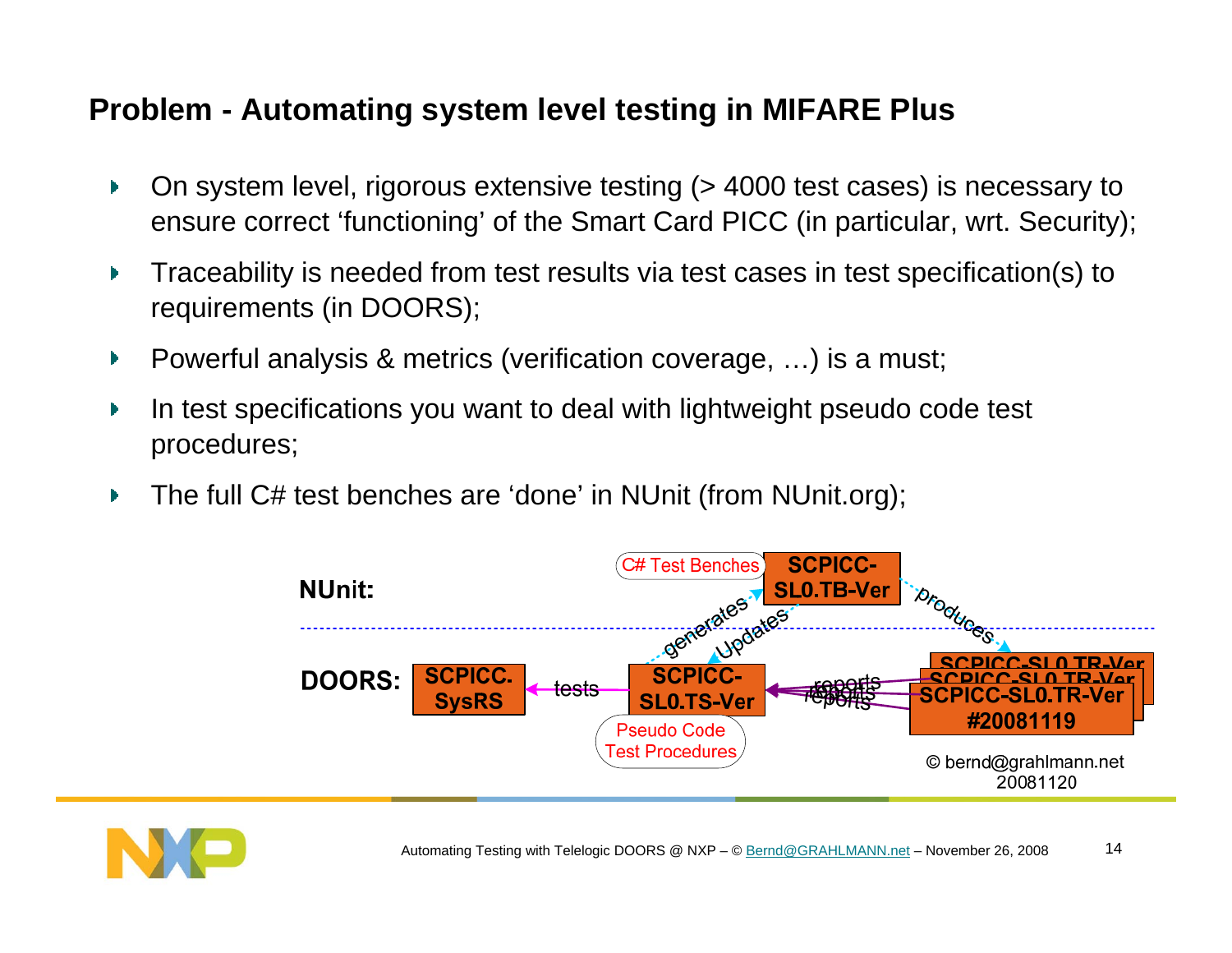#### **Test Cases in DOORS with 'pseudo code' for test procedures**

- In test specifications you want to (in particular):  $\blacktriangleright$  .
	- 1. give a tangible test case name
	- 2. deal with lightweight pseudo code test procedures (rather than full fledge C# code);
	- 3. see traceability to requirements

| DXL Impact 1 Step                                                                                                                                                                                      | Smart Card Proximity IC Card-Security <sup>1</sup>   Test Procedure |                                                                                                                                         |
|--------------------------------------------------------------------------------------------------------------------------------------------------------------------------------------------------------|---------------------------------------------------------------------|-----------------------------------------------------------------------------------------------------------------------------------------|
| $\leq$ 1 SysRS ( <i>Req</i> ) SCPICC.SysRS-15: []<br>SCPICC shall provide ISO 14443 Layer 3<br>Activation with 4 byte UID<br><b>MFP:</b> Applies = $X$   Priority = Must<br>V&V Levels = $ v: SC$ PICC | 6.1 Perform an<br>activation in<br><b>ISO1443</b> layer3            | RFRESET(SUCCESS);<br>REQA(SUCCESS),<br>ACL1(SUCCESS);<br>SEL1(SUCCESS);<br>if (GetUidLength() != 4)<br>ACL2(SUCCESS);<br>SEL2(SUCCESS); |

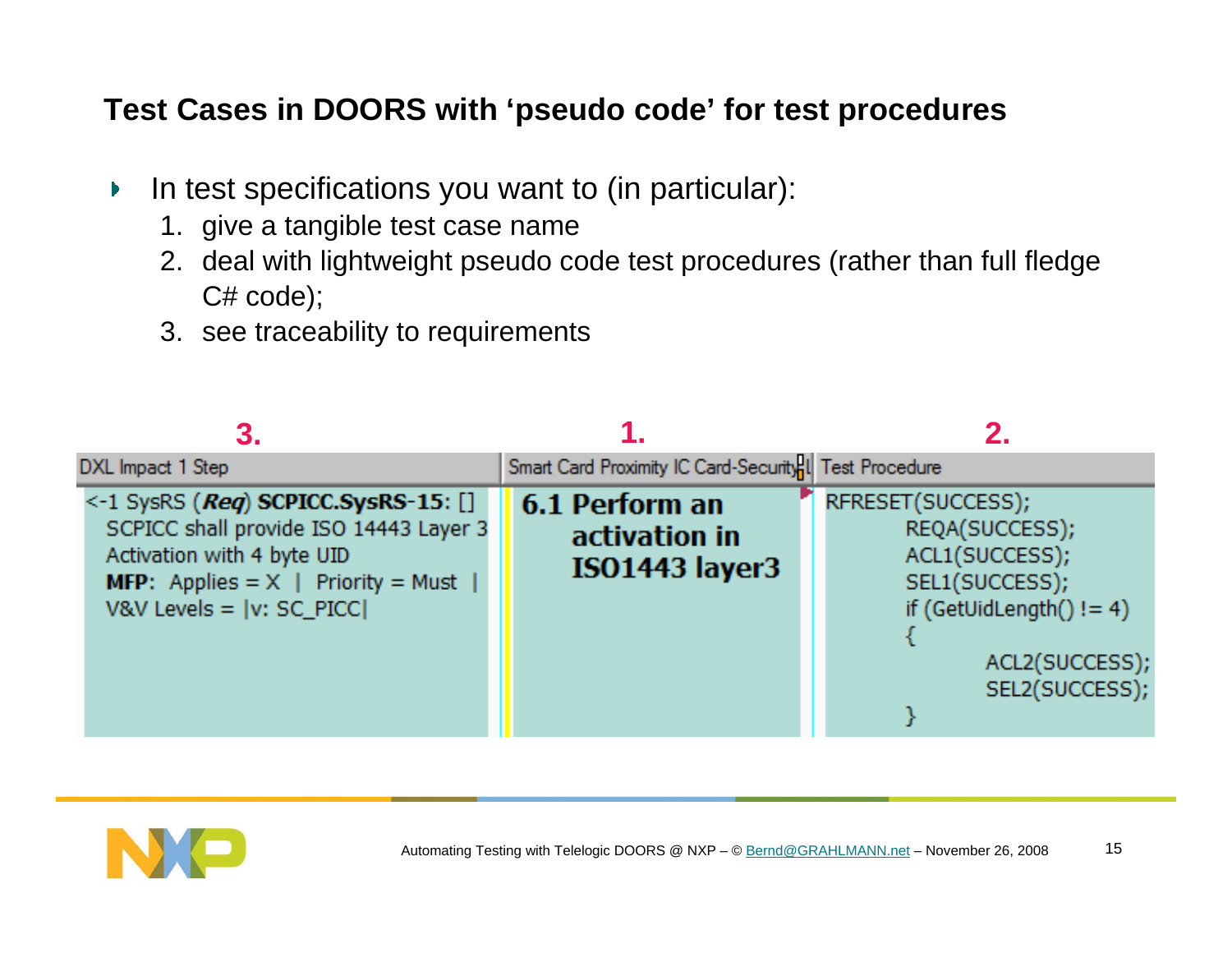#### **DXL attribute generating (skeletons for) C# test benches**

From the light weight and more tangible 'pseudo code' test procedures  $\blacktriangleright$  . (and some other attributes) you want to get (at least skeletons of) the full fledge C# Code test benches in an automatic (and error free) way:



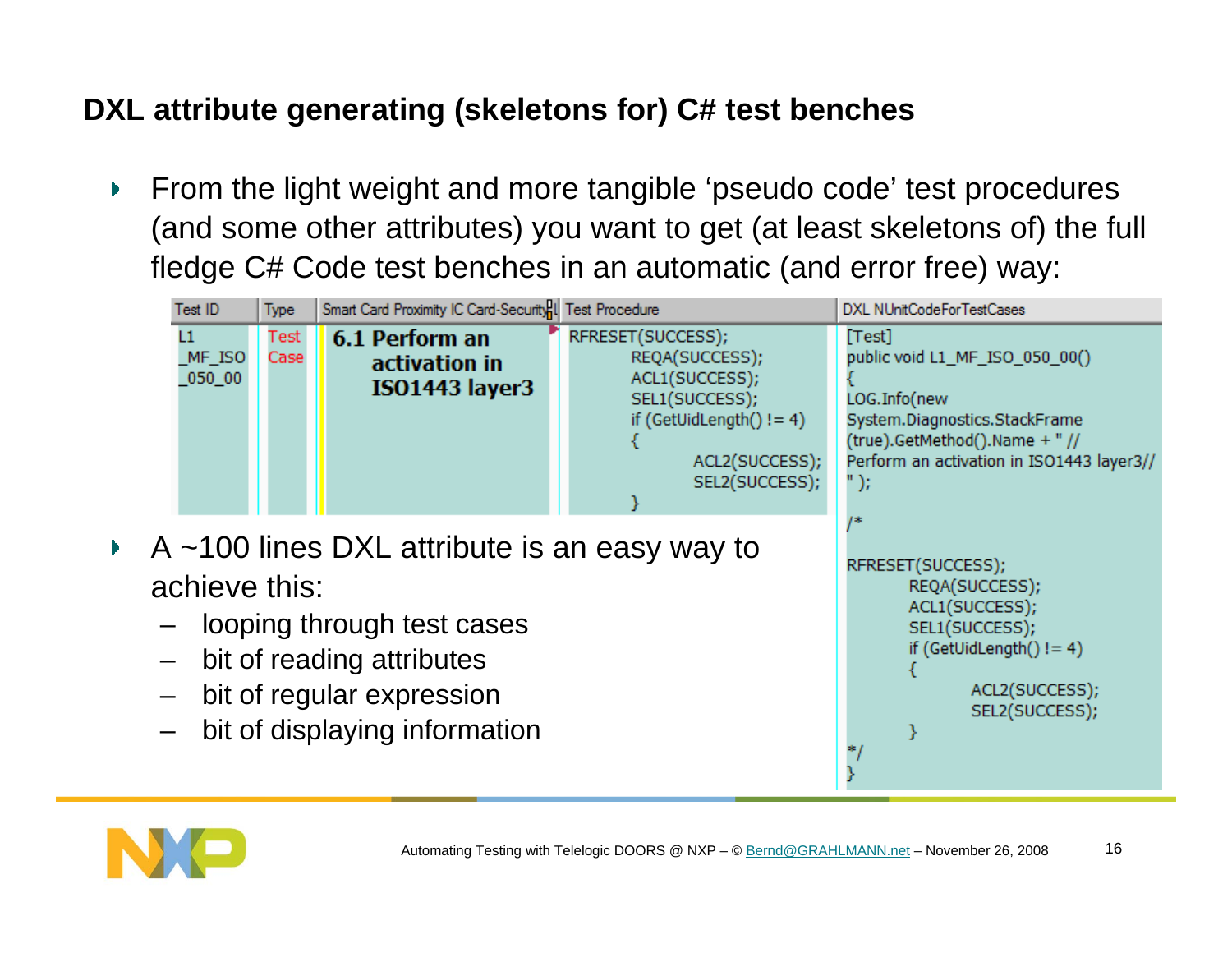### **Test benches runs resulting in 'importable' CSV files I**

- The DXL generated (skeletons of) C# Code test benches contain all the  $\blacktriangleright$ necessary information such that test benches:
	- –have the reference to the test case
	- – write 'importable' CSV files with the test results when run (allowing simple standard import into DOORS test result modules)

a:TestID,a:OverallTestRunStatus,a:TestTimeActual, …

L1 MF ISO 050 00, Passed, 2, ...

| Test ID  | Type | Smart Card Proximity IC Card-Security & Status |       | <b>Anomalies</b> |      | Variant tested   Versions tested TT est. [h] |  |
|----------|------|------------------------------------------------|-------|------------------|------|----------------------------------------------|--|
|          | Test | 6.1 Perform an                                 | assed |                  | MFP. | /ersion1                                     |  |
| $MF$ ISO | Case | activation in                                  |       |                  |      |                                              |  |
| 050 00   |      | ISO1443 layer3                                 |       |                  |      |                                              |  |



…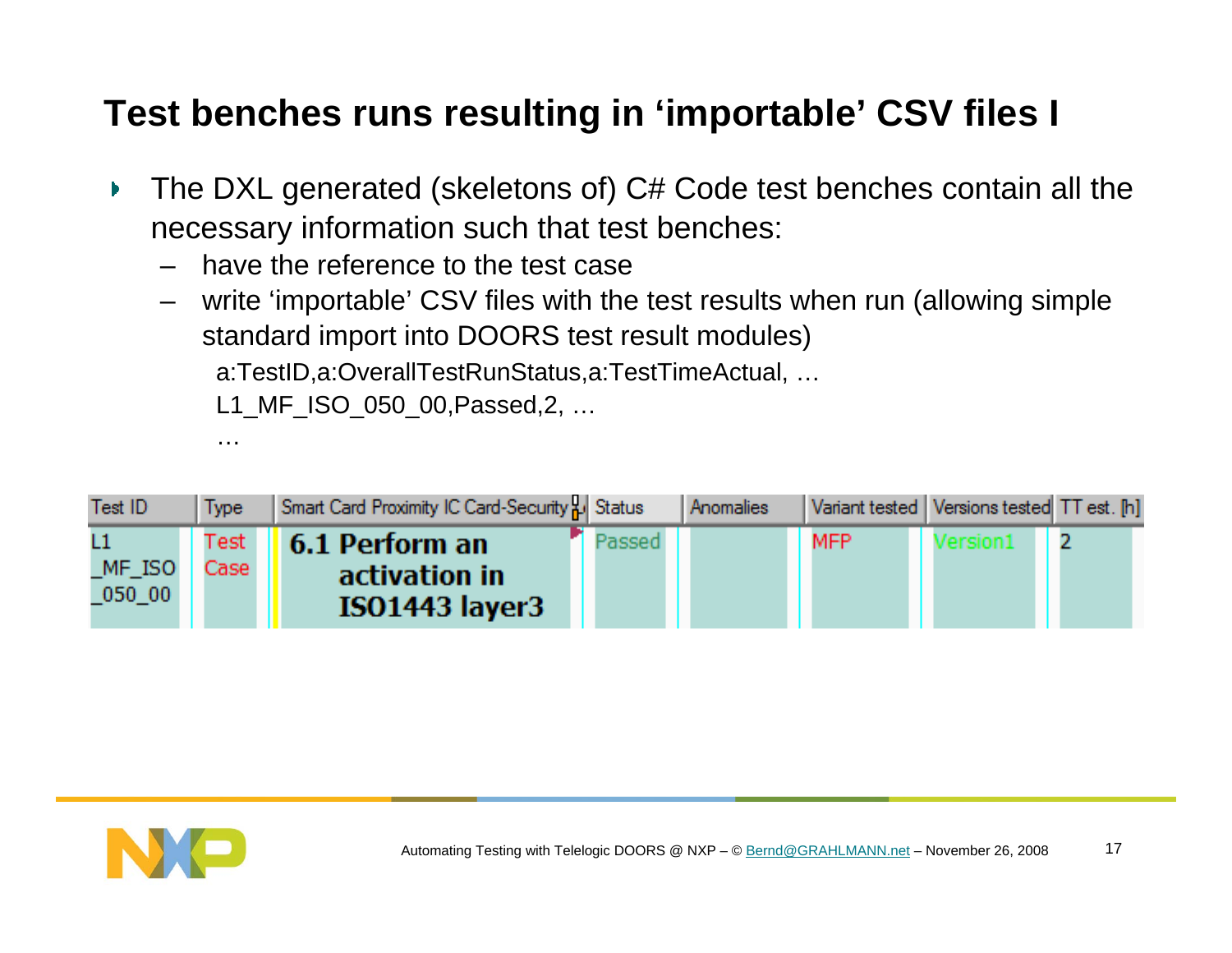#### **Test benches runs resulting in 'importable' CSV files II**

- Yielding full traceability in DOORS:  $\blacktriangleright$ Requirement(s) <- Test Case (in Test Specification) <- Test Result
- Allowing to filter on (particular) failed tests, … Þ.
- Allowing to establish metrics, …Þ.

| <b>Type:</b> | Smart Card PICC.SysRS   DXL all steps filtered |                                                               |
|--------------|------------------------------------------------|---------------------------------------------------------------|
| Req          | SCPICC shall                                   | <-1 TS (Test Case) SCPICC-LO.TS-SysTests-15:                  |
|              | provide ISO 14443                              | [Approved]                                                    |
|              | Layer 3 Activation                             | Perform an activation in ISO1443 layer3                       |
|              | with 4 byte UID                                | Variants to be tested = $ V:$ all                             |
|              |                                                | <b>MFP:</b> Applies = $X$   V&V Measures = $ v: S$ ystemTests |
|              |                                                | <-2 TR (Test Case) SCPICC-L1.TR#20080619-15                   |
|              |                                                | Perform an activation in ISO1443 layer3                       |
|              |                                                | Result = Passed [MFP:Version1]                                |

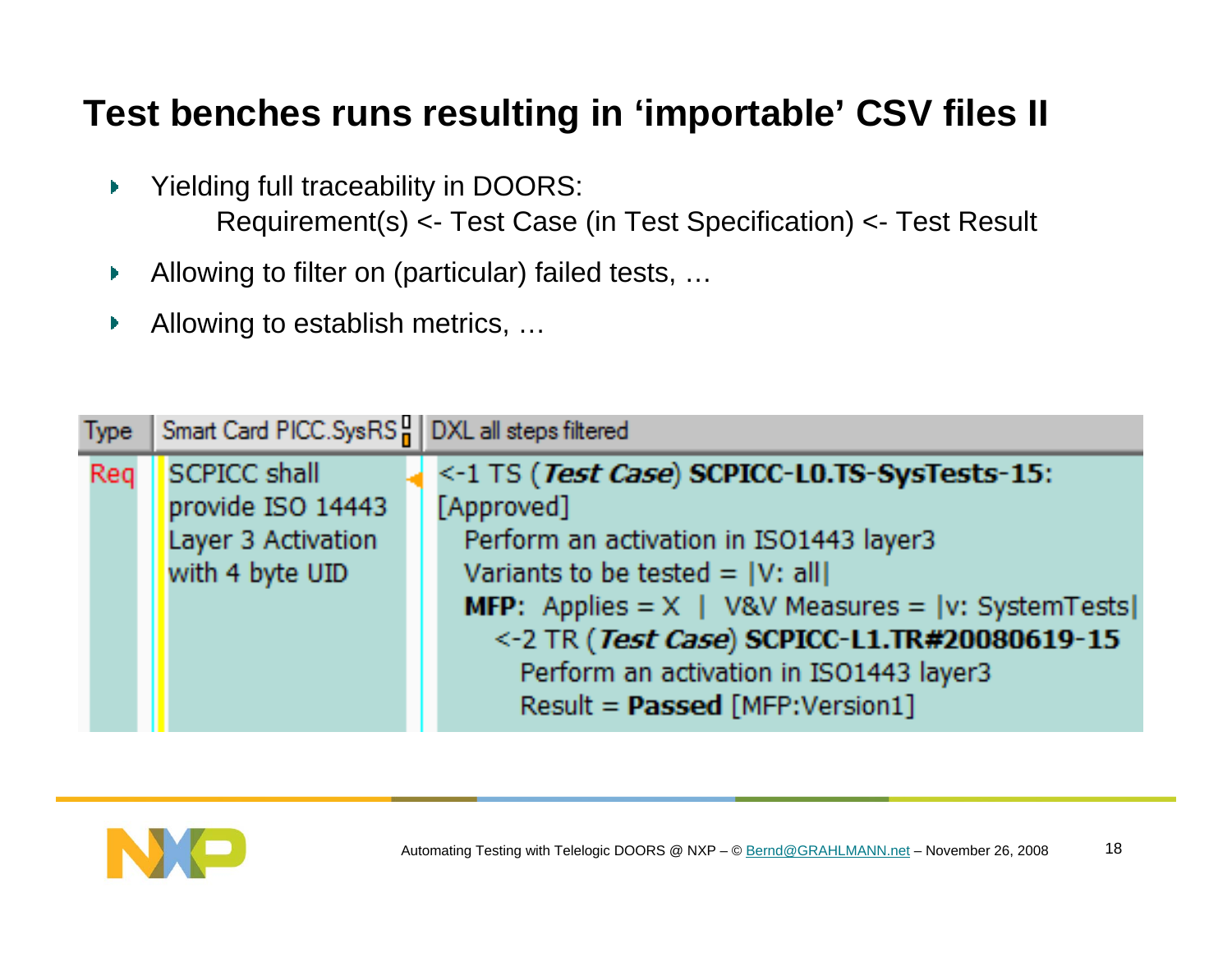#### **Option to feed back test bench updates into DOORS**

- Additional new option to:  $\mathbf{F}^{\pm}$ 
	- Update C# test benches in NUnit
	- Add new C# test benches in NUnit
	- Generate 'importable /update-able' (to DOORS) TSV files from NUnit for those changed / new test benches

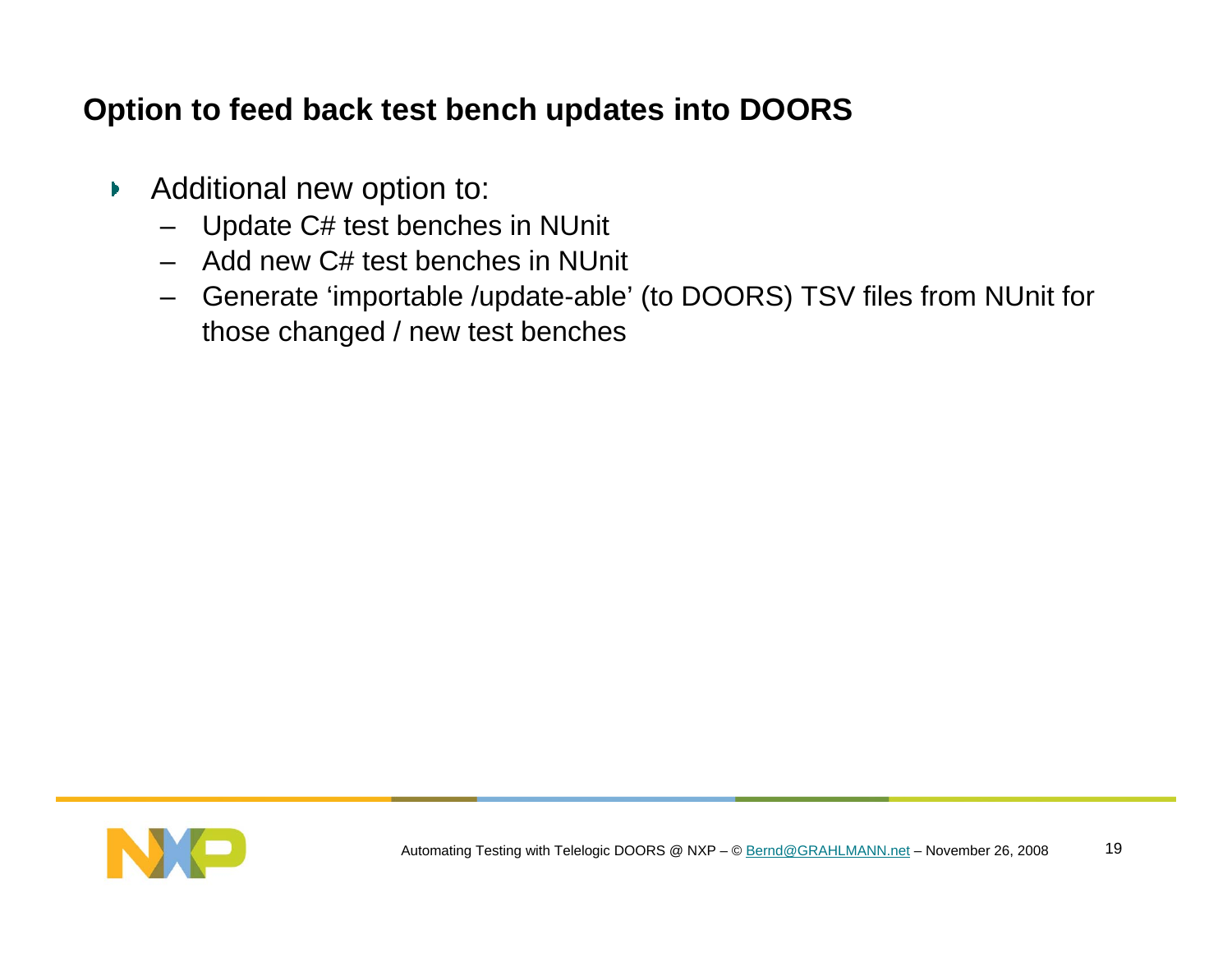### **Summary**

- The chosen approach (with *scope diagrams for system decomposition*, *traceability schemas*, *scope based and re-use driven DOORS database structure*, usage of *requirements management cockpits*, sophisticated *DOORS module templates*, *RM & DOORS architects* dedicated to NXP projects, …) allowed a successful DOORS deployment in various projects at NXP (and in particular in their Business Line Identification) solving the various requirements management and/or validation & verification related challenges  $\odot$
- ▶ This good approach together with the (well used) 'Power' of DOORS and DXL allowed to go one step further automating testing with Telelogic DOORS in the MIFARE Plus project  $@$  NXP (saving a lot of effort and increasing quality)  $@$

→ Good success  $\odot$ 

#### *Many thanks to the MIFARE Plus Team !!!*

*and Dirk Lützelberger, Adrian Haw and Dolf Riedel from NXP Hamburg.*